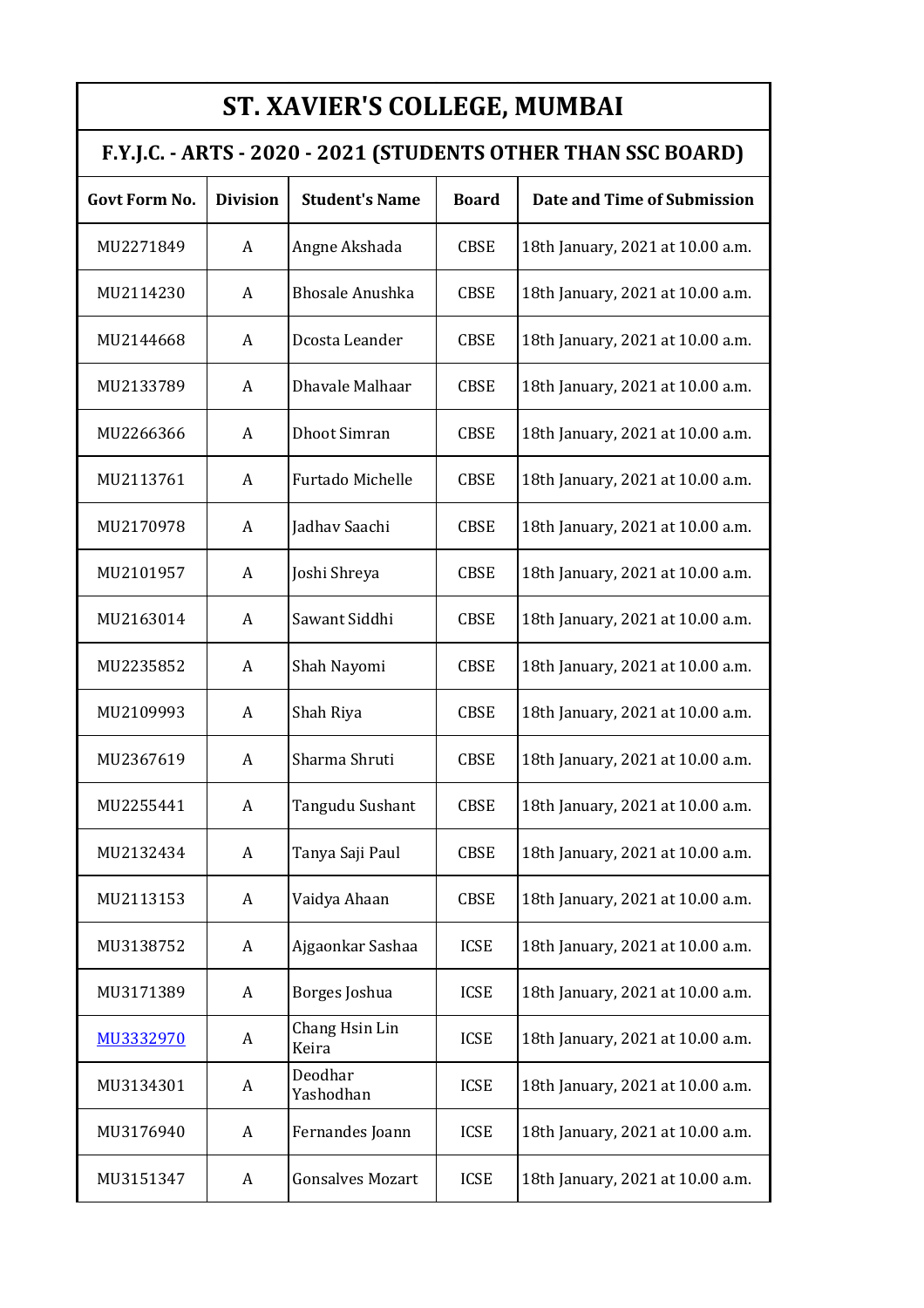| MU3119464 | A | Hembrom Vishal    | <b>ICSE</b> | 18th January, 2021 at 10.00 a.m. |
|-----------|---|-------------------|-------------|----------------------------------|
| MU3123723 | A | Jain Aashkaa      | <b>ICSE</b> | 18th January, 2021 at 10.00 a.m. |
| MU3214184 | A | Kumar Shreya      | <b>ICSE</b> | 18th January, 2021 at 10.00 a.m. |
| MU1173406 | A | Mahi Faria        | <b>ICSE</b> | 18th January, 2021 at 10.00 a.m. |
| MU3152362 | A | Mathias Joshua    | <b>ICSE</b> | 18th January, 2021 at 10.00 a.m. |
| MU3100205 | A | Mendonca Sian     | <b>ICSE</b> | 18th January, 2021 at 10.00 a.m. |
| MU3266151 | A | Mundada Riddhi    | <b>ICSE</b> | 18th January, 2021 at 10.00 a.m. |
| MU3141975 | A | Noronha Samantha  | <b>ICSE</b> | 18th January, 2021 at 10.00 a.m. |
| MU3283297 | A | Patanwala Insiya  | <b>ICSE</b> | 18th January, 2021 at 10.00 a.m. |
| MU3104925 | A | Patil Pari        | <b>ICSE</b> | 18th January, 2021 at 10.00 a.m. |
| MU3134397 | A | Pereira Carlton   | <b>ICSE</b> | 18th January, 2021 at 10.00 a.m. |
| MU3177503 | A | Pipalawa Disha    | <b>ICSE</b> | 18th January, 2021 at 10.00 a.m. |
| MU3122920 | A | Rajgor Rashi      | <b>ICSE</b> | 18th January, 2021 at 10.00 a.m. |
| MU3145097 | A | Randeria Piroz    | <b>ICSE</b> | 18th January, 2021 at 10.00 a.m. |
| MU3387325 | A | Rao Yoshita       | <b>ICSE</b> | 18th January, 2021 at 10.00 a.m. |
| MU3112234 | A | Reji Tanya        | <b>ICSE</b> | 18th January, 2021 at 10.00 a.m. |
| MU3214264 | A | Saldanha Seonaid  | <b>ICSE</b> | 18th January, 2021 at 10.00 a.m. |
| MU3172111 | A | Sarah Leny Thomas | <b>ICSE</b> | 18th January, 2021 at 10.00 a.m. |
| MU3222517 | A | Sequeira Alaina   | <b>ICSE</b> | 18th January, 2021 at 10.00 a.m. |
| MU3163981 | A | Shah Asmi         | <b>ICSE</b> | 18th January, 2021 at 10.00 a.m. |
| MU3263845 | A | Shah Udyati       | <b>ICSE</b> | 18th January, 2021 at 10.00 a.m. |
| MU3203553 | A | Umriger Yoishtaa  | <b>ICSE</b> | 18th January, 2021 at 10.00 a.m. |
| MU3116496 | A | Vaidya Maahi      | <b>ICSE</b> | 18th January, 2021 at 10.00 a.m. |
| MU3243214 | A | Zaidi Ali Zain    | <b>ICSE</b> | 18th January, 2021 at 10.00 a.m. |
|           |   |                   |             |                                  |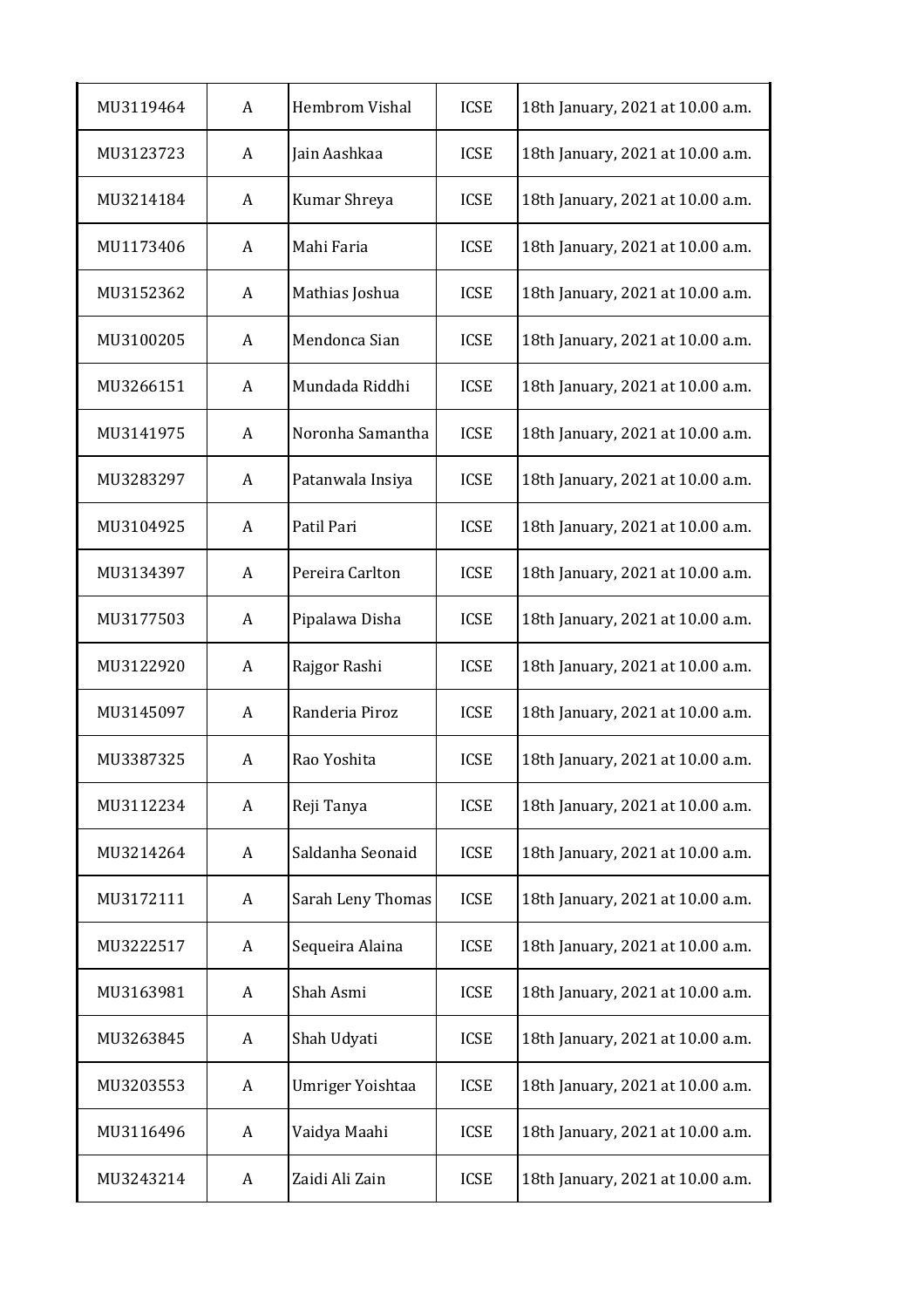| MU3140081 | A | Female                   | <b>ICSE</b>                                    | 18th January, 2021 at 10.45 a.m. |
|-----------|---|--------------------------|------------------------------------------------|----------------------------------|
| MU5340484 | A | Atai Shireen             | <b>IGCSE</b>                                   | 18th January, 2021 at 10.45 a.m. |
| MU5181641 | A | Dsouza Geneive           | <b>IGCSE</b>                                   | 18th January, 2021 at 10.45 a.m. |
| MU5236235 | A | Merchant Vihaan          | <b>IGCSE</b>                                   | 18th January, 2021 at 10.45 a.m. |
| MU5209900 | A | Shah Janvi               | <b>IGCSE</b>                                   | 18th January, 2021 at 10.45 a.m. |
| MU2154484 | B | <b>Bhatia Shreedhar</b>  | <b>CBSE</b>                                    | 18th January, 2021 at 10.45 a.m. |
| MU2191434 | B | Deshmukh Siya            | <b>CBSE</b>                                    | 18th January, 2021 at 10.45 a.m. |
| MU2133064 | B | Fernandes Ayesha<br>Anne | <b>CBSE</b>                                    | 18th January, 2021 at 10.45 a.m. |
| MU2126355 | B | Gupta Chinmayee          | <b>CBSE</b>                                    | 18th January, 2021 at 10.45 a.m. |
| MU2229235 | B | Jhaveri Saumya           | <b>CBSE</b>                                    | 18th January, 2021 at 10.45 a.m. |
| MU2281991 | B | Khanna Rhea              | <b>CBSE</b>                                    | 18th January, 2021 at 10.45 a.m. |
| MU2313681 | B | Mehta Krisha             | <b>CBSE</b>                                    | 18th January, 2021 at 10.45 a.m. |
| MU2143057 | B | Modi Vivaan              | <b>CBSE</b>                                    | 18th January, 2021 at 10.45 a.m. |
| MU2165696 | B | Nindrajog Ananya         | <b>CBSE</b>                                    | 18th January, 2021 at 10.45 a.m. |
| MU2114108 | B | Raut Janhavi             | <b>CBSE</b>                                    | 18th January, 2021 at 10.45 a.m. |
| MU2100898 | B | Sai Niveditha V C        | <b>CBSE</b>                                    | 18th January, 2021 at 10.45 a.m. |
| MU2137384 | B | Venkatesh Aarush         | <b>CBSE</b>                                    | 18th January, 2021 at 10.45 a.m. |
| MU9341706 | B | Shahane Ayushie          | Foreign                                        | 18th January, 2021 at 10.45 a.m. |
| MU4117805 | B | Ahluwalia Anahita        | IB<br>(Internati<br>onal<br>Baccalaur<br>eate) | 18th January, 2021 at 10.45 a.m. |
| MU3161850 | B | Aggarwal Aarushi         | <b>ICSE</b>                                    | 18th January, 2021 at 10.45 a.m. |
| MU3158950 | B | Badlani Prishaa          | <b>ICSE</b>                                    | 18th January, 2021 at 10.45 a.m. |
| MU3111511 | B | Bootwala Alafya          | <b>ICSE</b>                                    | 18th January, 2021 at 10.45 a.m. |
| MU3191020 | B | Dastoor Sanaya           | <b>ICSE</b>                                    | 18th January, 2021 at 10.45 a.m. |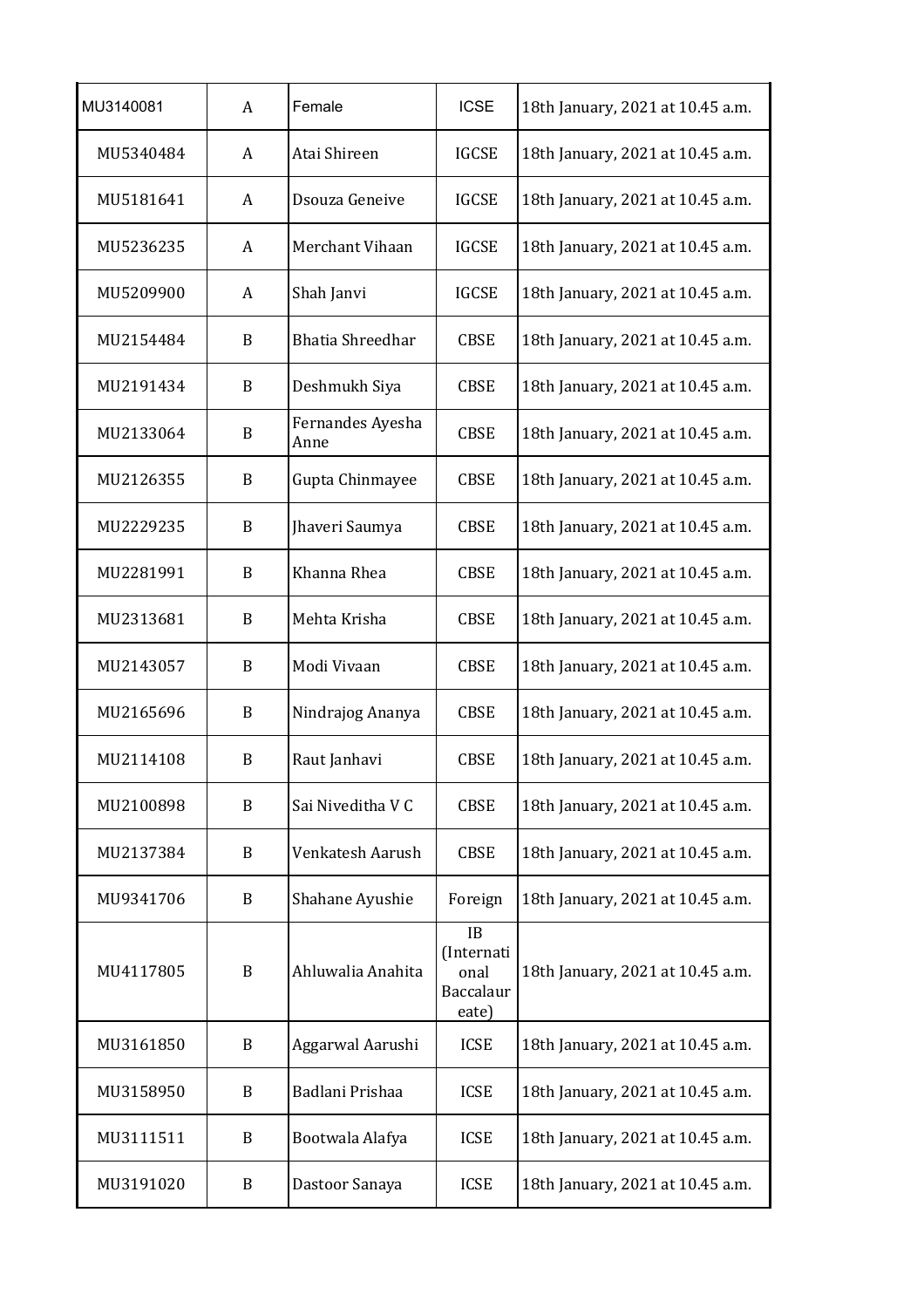| MU3106482 | B | Dcosta Sherwin<br>Reuel  | <b>ICSE</b> | 18th January, 2021 at 10.45 a.m. |
|-----------|---|--------------------------|-------------|----------------------------------|
| MU3181505 | B | Dias Keith               | <b>ICSE</b> | 18th January, 2021 at 10.45 a.m. |
| MU3338681 | B | Fernandes Ria<br>Maryann | <b>ICSE</b> | 18th January, 2021 at 10.45 a.m. |
| MU3197991 | B | Gala Suhaani             | <b>ICSE</b> | 18th January, 2021 at 10.45 a.m. |
| MU3250212 | B | Ganesh Srishti           | <b>ICSE</b> | 18th January, 2021 at 10.45 a.m. |
| MU3102408 | B | Girdhar Saloni           | <b>ICSE</b> | 18th January, 2021 at 10.45 a.m. |
| MU3242436 | B | Jain Roshni              | <b>ICSE</b> | 18th January, 2021 at 10.45 a.m. |
| MU3193335 | B | Jain Tishya              | <b>ICSE</b> | 18th January, 2021 at 10.45 a.m. |
| MU3243763 | B | Jessica Liz George       | <b>ICSE</b> | 18th January, 2021 at 10.45 a.m. |
| MU3155509 | B | Jhaveri Eesha            | <b>ICSE</b> | 18th January, 2021 at 10.45 a.m. |
| MU3138350 | B | Kazerouni Zeyna          | <b>ICSE</b> | 18th January, 2021 at 10.45 a.m. |
| MU3106276 | B | Kodare Vidisha           | <b>ICSE</b> | 18th January, 2021 at 10.45 a.m. |
| MU3138757 | B | Kothari Forum            | <b>ICSE</b> | 18th January, 2021 at 10.45 a.m. |
| MU3126753 | B | Mascarenhas Sania        | <b>ICSE</b> | 18th January, 2021 at 10.45 a.m. |
| MU3107005 | B | Menon Arushee            | <b>ICSE</b> | 18th January, 2021 at 10.45 a.m. |
| MU3172534 | B | Mody Prithvij            | <b>ICSE</b> | 18th January, 2021 at 10.45 a.m. |
| MU3160922 | B | Moraes Tiana             | <b>ICSE</b> | 18th January, 2021 at 10.45 a.m. |
| MU3341577 | B | Parnerkar Aneesh         | <b>ICSE</b> | 18th January, 2021 at 10.45 a.m. |
| MU3180693 | B | Patil Hitaishi           | <b>ICSE</b> | 18th January, 2021 at 10.45 a.m. |
| MU3145680 | B | Pawar Spriha             | <b>ICSE</b> | 18th January, 2021 at 10.45 a.m. |
| MU3160468 | B | Ramachandran<br>Ananya   | <b>ICSE</b> | 18th January, 2021 at 10.45 a.m. |
| MU3126749 | B | Roy Vivasvan             | <b>ICSE</b> | 18th January, 2021 at 10.45 a.m. |
| MU3137777 | B | Sahu Samara              | <b>ICSE</b> | 18th January, 2021 at 11.30 a.m. |
| MU3201919 | B | Sapre Saiee              | <b>ICSE</b> | 18th January, 2021 at 11.30 a.m. |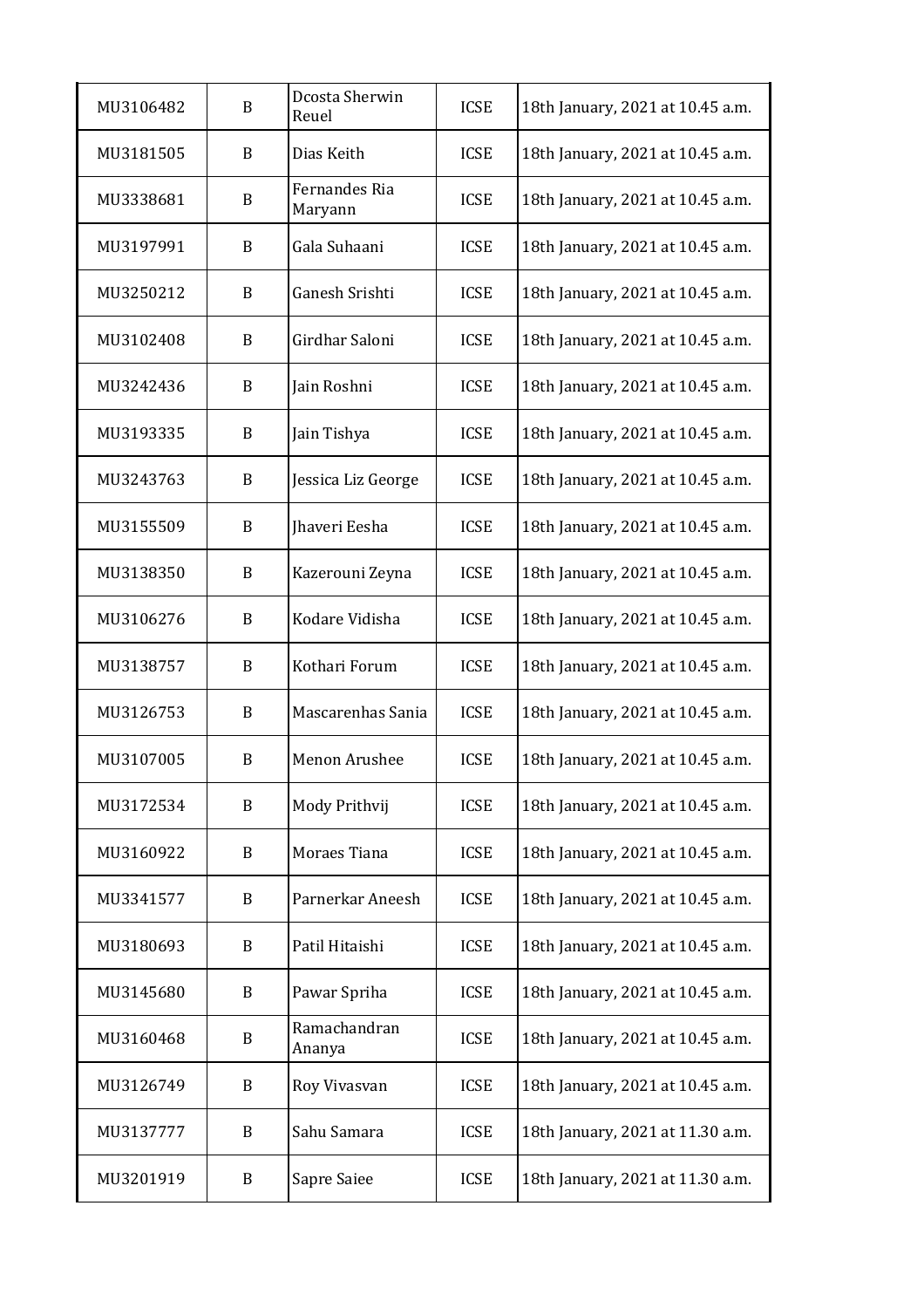| MU3209458 | B           | Shah Vivana            | <b>ICSE</b>  | 18th January, 2021 at 11.30 a.m. |
|-----------|-------------|------------------------|--------------|----------------------------------|
| MU3160954 | B           | Shahane Shravani       | <b>ICSE</b>  | 18th January, 2021 at 11.30 a.m. |
| MU3116253 | B           | Shenoy Megha           | <b>ICSE</b>  | 18th January, 2021 at 11.30 a.m. |
| MU3212173 | B           | Sheth Ariha            | <b>ICSE</b>  | 18th January, 2021 at 11.30 a.m. |
| MU3172181 | B           | Sinate Daniel          | <b>ICSE</b>  | 18th January, 2021 at 11.30 a.m. |
| MU3250666 | B           | Sinkar Avani           | <b>ICSE</b>  | 18th January, 2021 at 11.30 a.m. |
| MU3195438 | B           | Sule Shayna            | <b>ICSE</b>  | 18th January, 2021 at 11.30 a.m. |
| MU3205058 | B           | Tauro Jillian          | <b>ICSE</b>  | 18th January, 2021 at 11.30 a.m. |
| MU3254907 | B           | Thakar Jasmin          | <b>ICSE</b>  | 18th January, 2021 at 11.30 a.m. |
| MU3158171 | B           | Tripuri Navya          | <b>ICSE</b>  | 18th January, 2021 at 11.30 a.m. |
| MU3147114 | B           | Vijaykumar<br>Tanishka | <b>ICSE</b>  | 18th January, 2021 at 11.30 a.m. |
| MU3132365 | B           | <b>Warrier Govind</b>  | <b>ICSE</b>  | 18th January, 2021 at 11.30 a.m. |
| MU3103487 | B           | Yadav Nandini          | <b>ICSE</b>  | 18th January, 2021 at 11.30 a.m. |
| MU3128487 | B           | Zaveri Antara          | <b>ICSE</b>  | 18th January, 2021 at 11.30 a.m. |
| MU5162830 | B           | Mayekar Navya          | <b>IGCSE</b> | 18th January, 2021 at 11.30 a.m. |
| MU2204928 | $\mathsf C$ | Avalaskar Tanaya       | <b>CBSE</b>  | 18th January, 2021 at 11.30 a.m. |
| MU2106424 | $\mathsf C$ | De Aditi               | <b>CBSE</b>  | 18th January, 2021 at 11.30 a.m. |
| MU2143892 | C           | Dharamsey<br>Tamanna   | <b>CBSE</b>  | 18th January, 2021 at 11.30 a.m. |
| MU2119745 | $\mathsf C$ | Ghotage Tanvi          | <b>CBSE</b>  | 18th January, 2021 at 11.30 a.m. |
| MU2180606 | C           | Haria Sakshi           | <b>CBSE</b>  | 18th January, 2021 at 11.30 a.m. |
| MU2101525 | C           | Kulkarni Chinmay       | <b>CBSE</b>  | 18th January, 2021 at 11.30 a.m. |
| MU2245288 | C           | Maliyakal Afreen       | <b>CBSE</b>  | 18th January, 2021 at 11.30 a.m. |
| MU2198993 | C           | Maru Bhoomi            | <b>CBSE</b>  | 18th January, 2021 at 11.30 a.m. |
| MU2123847 | С           | Mathew Julia           | <b>CBSE</b>  | 18th January, 2021 at 11.30 a.m. |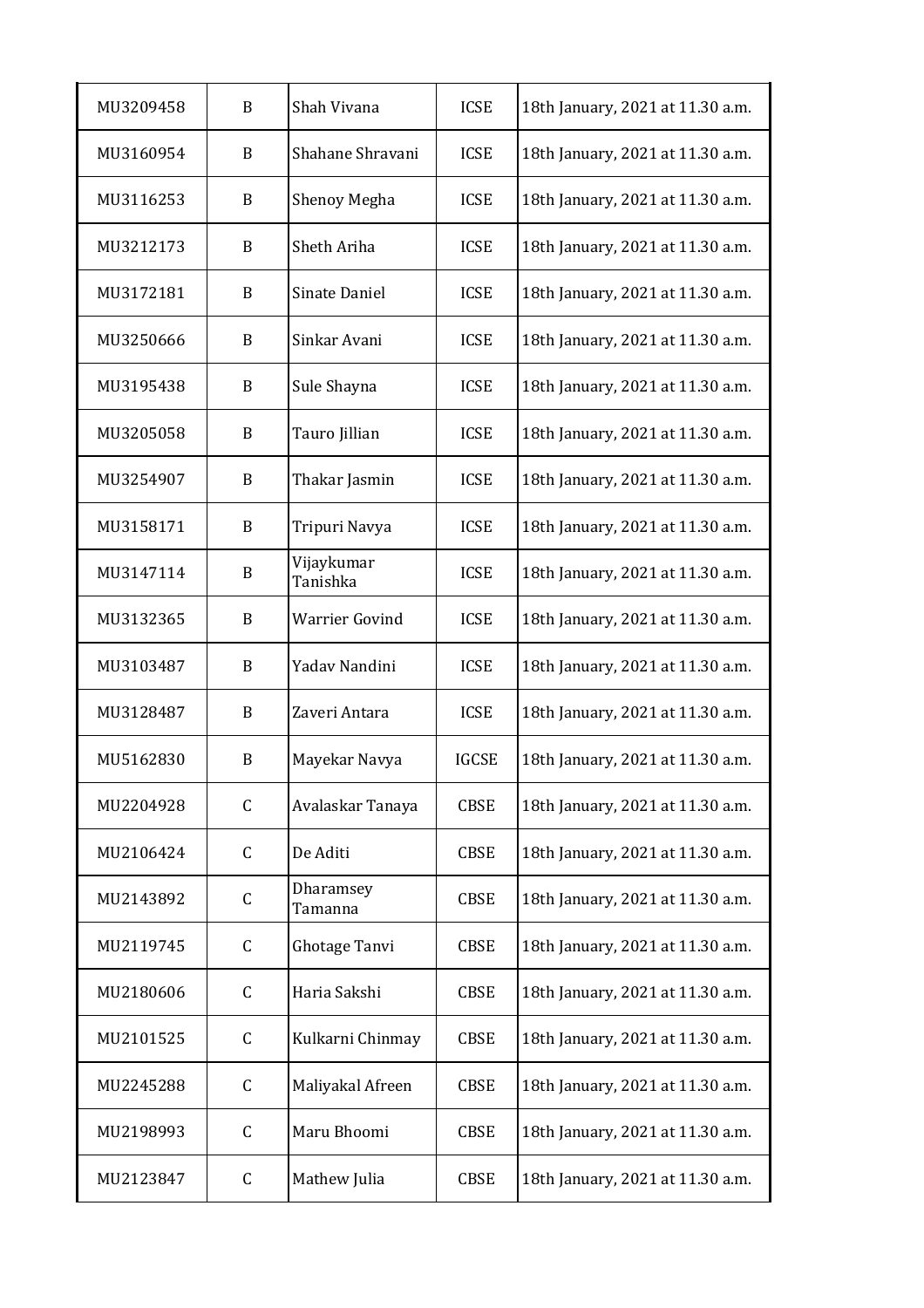| MU2102216 | C            | Nair Himangi         | <b>CBSE</b> | 18th January, 2021 at 11.30 a.m. |
|-----------|--------------|----------------------|-------------|----------------------------------|
| MU2101822 | $\mathsf C$  | Nijai Spandan        | <b>CBSE</b> | 18th January, 2021 at 11.30 a.m. |
| MU2100762 | C            | Pahwa Muskaan        | <b>CBSE</b> | 18th January, 2021 at 11.30 a.m. |
| MU2198194 | $\mathsf C$  | Prasad Manavi        | <b>CBSE</b> | 18th January, 2021 at 11.30 a.m. |
| MU2131777 | C            | Ranade Mekhala       | <b>CBSE</b> | 18th January, 2021 at 11.30 a.m. |
| MU3101222 | $\mathsf C$  | Achari Twisha        | <b>ICSE</b> | 18th January, 2021 at 11.30 a.m. |
| MU3114726 | $\mathsf C$  | Acharya Sohini       | <b>ICSE</b> | 18th January, 2021 at 11.30 a.m. |
| MU3155013 | $\mathsf C$  | <b>Bhatt Upasana</b> | <b>ICSE</b> | 18th January, 2021 at 11.30 a.m. |
| MU3138411 | $\mathsf C$  | Borulkar Vaishnavi   | <b>ICSE</b> | 18th January, 2021 at 11.30 a.m. |
| MU3387323 | $\mathsf C$  | Chanda Kiara         | <b>ICSE</b> | 18th January, 2021 at 11.30 a.m. |
| MU3199993 | $\mathsf C$  | Coelho Lara          | <b>ICSE</b> | 18th January, 2021 at 11.30 a.m. |
| MU3100582 | $\mathsf{C}$ | Cordeiro Rachael     | <b>ICSE</b> | 18th January, 2021 at 11.30 a.m. |
| MU3206172 | $\mathsf C$  | Coutinho Nicole      | <b>ICSE</b> | 18th January, 2021 at 11.30 a.m. |
| MU3186395 | $\mathsf C$  | Das Dior             | <b>ICSE</b> | 18th January, 2021 at 11.30 a.m. |
| MU3131849 | C            | Dias Carol Marian    | <b>ICSE</b> | 18th January, 2021 at 11.30 a.m. |
| MU3131122 | $\mathsf{C}$ | Doshi Jess           | <b>ICSE</b> | 18th January, 2021 at 11.30 a.m. |
| MU3115544 | $\mathsf C$  | Fernandes Ashna      | <b>ICSE</b> | 18th January, 2021 at 11.30 a.m. |
| MU3108920 | $\mathsf{C}$ | Gaglani Radhika      | <b>ICSE</b> | 18th January, 2021 at 11.30 a.m. |
| MU3197750 | $\mathsf C$  | Gama Jinelle         | <b>ICSE</b> | 18th January, 2021 at 11.30 a.m. |
| MU3233564 | $\mathsf C$  | Gigool Adelia        | <b>ICSE</b> | 18th January, 2021 at 12.15 p.m. |
| MU3152797 | $\mathsf C$  | <b>Gomes Arissa</b>  | <b>ICSE</b> | 18th January, 2021 at 12.15 p.m. |
| MU3157763 | $\mathsf C$  | Gupte Ruhi           | <b>ICSE</b> | 18th January, 2021 at 12.15 p.m. |
| MU3108929 | $\mathsf C$  | Hate Dhruvi          | <b>ICSE</b> | 18th January, 2021 at 12.15 p.m. |
| MU3212398 | $\mathsf C$  | <b>Inamdar Mahek</b> | <b>ICSE</b> | 18th January, 2021 at 12.15 p.m. |
|           |              |                      |             |                                  |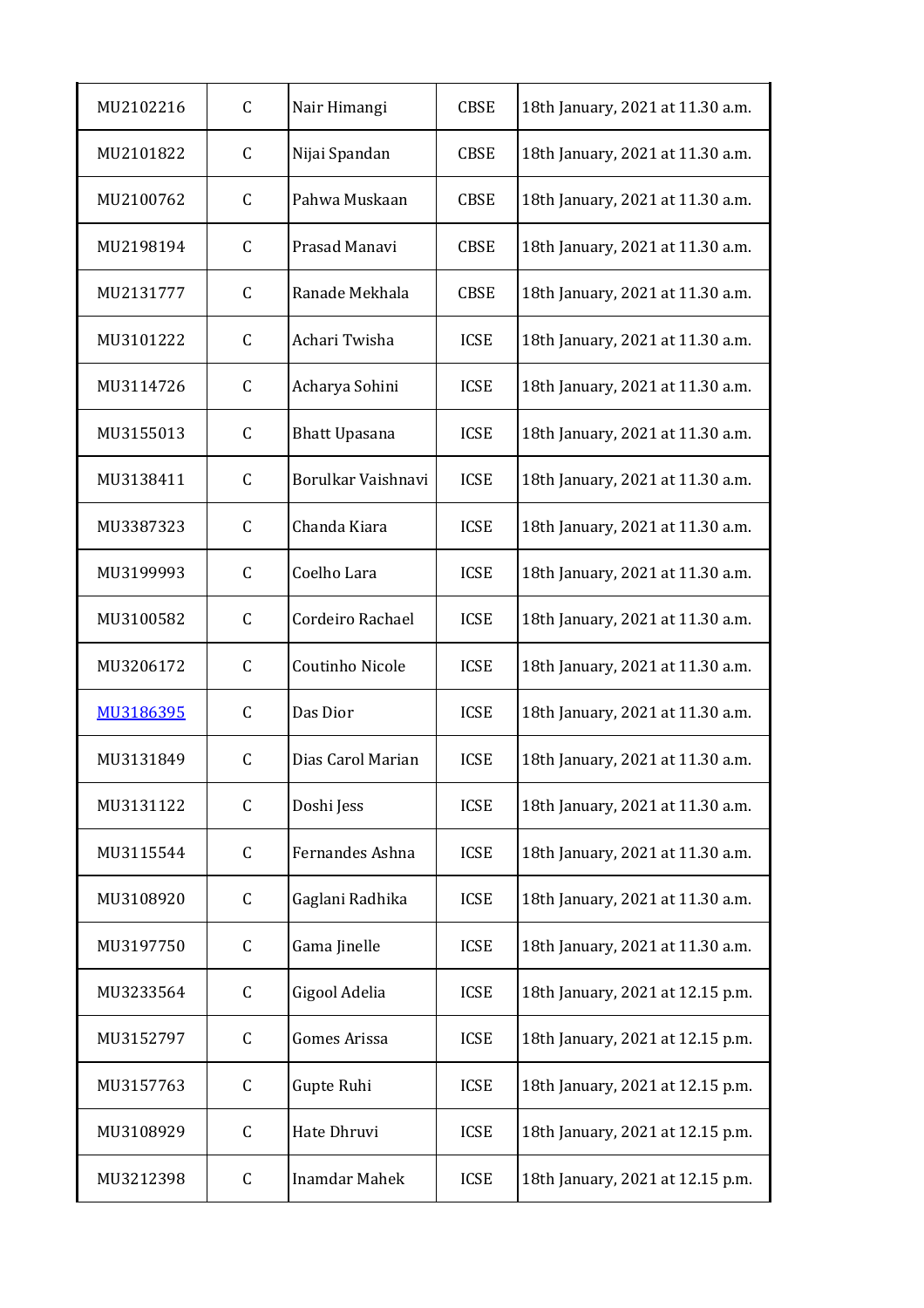| MU3100530 | $\mathsf{C}$ | Kurian Reuben        | <b>ICSE</b> | 18th January, 2021 at 12.15 p.m. |
|-----------|--------------|----------------------|-------------|----------------------------------|
| MU3194816 | $\mathsf C$  | Lobo Ayanna          | <b>ICSE</b> | 18th January, 2021 at 12.15 p.m. |
| MU3136800 | $\mathsf C$  | Mahambre Aditi       | <b>ICSE</b> | 18th January, 2021 at 12.15 p.m. |
| MU3118697 | $\mathsf C$  | Manohar Harshita     | <b>ICSE</b> | 18th January, 2021 at 12.15 p.m. |
| MU3117222 | $\mathsf C$  | Mehta Sia            | <b>ICSE</b> | 18th January, 2021 at 12.15 p.m. |
| MU3180516 | C            | Menezes Shanaya      | <b>ICSE</b> | 18th January, 2021 at 12.15 p.m. |
| MU3242036 | $\mathsf C$  | Menon Arundhaty      | <b>ICSE</b> | 18th January, 2021 at 12.15 p.m. |
| MU3331315 | $\mathsf C$  | Mukherjee Ipshita    | <b>ICSE</b> | 18th January, 2021 at 12.15 p.m. |
| MU3129414 | C            | Nair Sneha           | <b>ICSE</b> | 18th January, 2021 at 12.15 p.m. |
| MU3122891 | $\mathsf C$  | Nalawade Shravani    | <b>ICSE</b> | 18th January, 2021 at 12.15 p.m. |
| MU3125924 | $\mathsf C$  | <b>Okafor Suzane</b> | <b>ICSE</b> | 18th January, 2021 at 12.15 p.m. |
| MU3212268 | $\mathsf C$  | Panchal Kanish       | <b>ICSE</b> | 18th January, 2021 at 12.15 p.m. |
| MU3129832 | $\mathsf C$  | Sanap Riddhi         | <b>ICSE</b> | 18th January, 2021 at 12.15 p.m. |
| MU3145758 | $\mathsf C$  | Santmayor Liza       | <b>ICSE</b> | 18th January, 2021 at 12.15 p.m. |
| MU3153778 | $\mathsf C$  | Savla Khushi         | <b>ICSE</b> | 18th January, 2021 at 12.15 p.m. |
| MU3161013 | $\mathsf C$  | Sayed Shahna         | <b>ICSE</b> | 18th January, 2021 at 12.15 p.m. |
| MU3170050 | C            | Serrao Joel          | <b>ICSE</b> | 18th January, 2021 at 12.15 p.m. |
| MU3188606 | $\mathsf C$  | Shah Sayyami         | <b>ICSE</b> | 18th January, 2021 at 12.15 p.m. |
| MU3255243 | C            | Shahryar Insha       | <b>ICSE</b> | 18th January, 2021 at 12.15 p.m. |
| MU3121306 | C            | Sharma Anaya         | <b>ICSE</b> | 18th January, 2021 at 12.15 p.m. |
| MU3256281 | C            | Shukla Namya         | <b>ICSE</b> | 18th January, 2021 at 12.15 p.m. |
| MU3134216 | C            | Tiwari Mansi         | <b>ICSE</b> | 18th January, 2021 at 12.15 p.m. |
| MU5487693 | C            | Vaidya Sneha         | <b>ICSE</b> | 18th January, 2021 at 12.15 p.m. |
| MU3121611 | C            | Varghese Sanah       | <b>ICSE</b> | 18th January, 2021 at 12.15 p.m. |
|           |              |                      |             |                                  |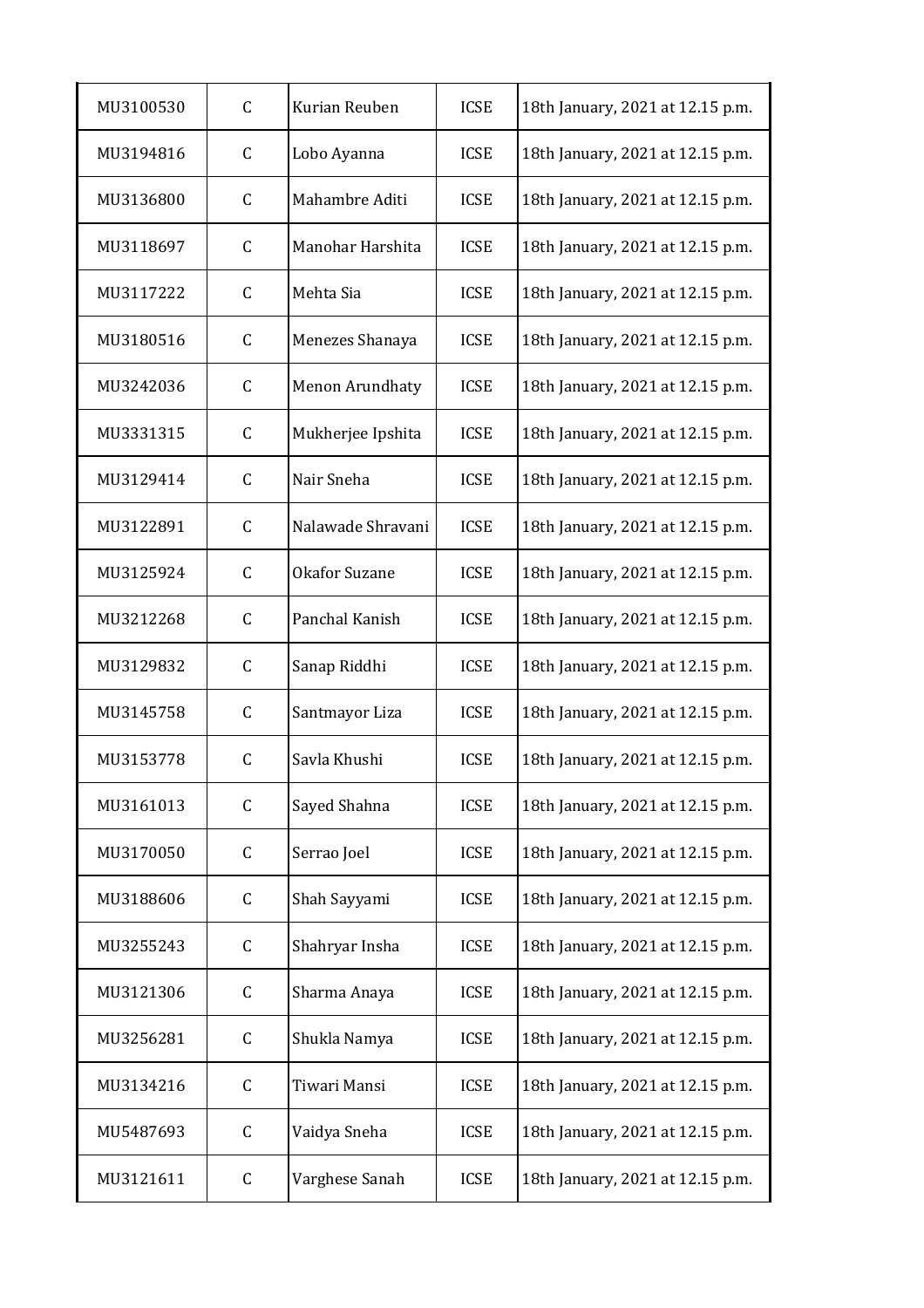| MU3154227 | C | Velarkar Rhea         | <b>ICSE</b>  | 18th January, 2021 at 12.15 p.m. |
|-----------|---|-----------------------|--------------|----------------------------------|
| MU3161352 | C | Viegas Ryan           | <b>ICSE</b>  | 18th January, 2021 at 12.15 p.m. |
| MU5398756 | C | Ratanghayra<br>Khushi | <b>IGCSE</b> | 18th January, 2021 at 12.15 p.m. |
|           |   |                       |              |                                  |

**NOTE : Any student other than SSC board whose not in the above list can get their documents in the last scheduled time, i.e. at 12.15 p.m. Of 18th January, 2021**